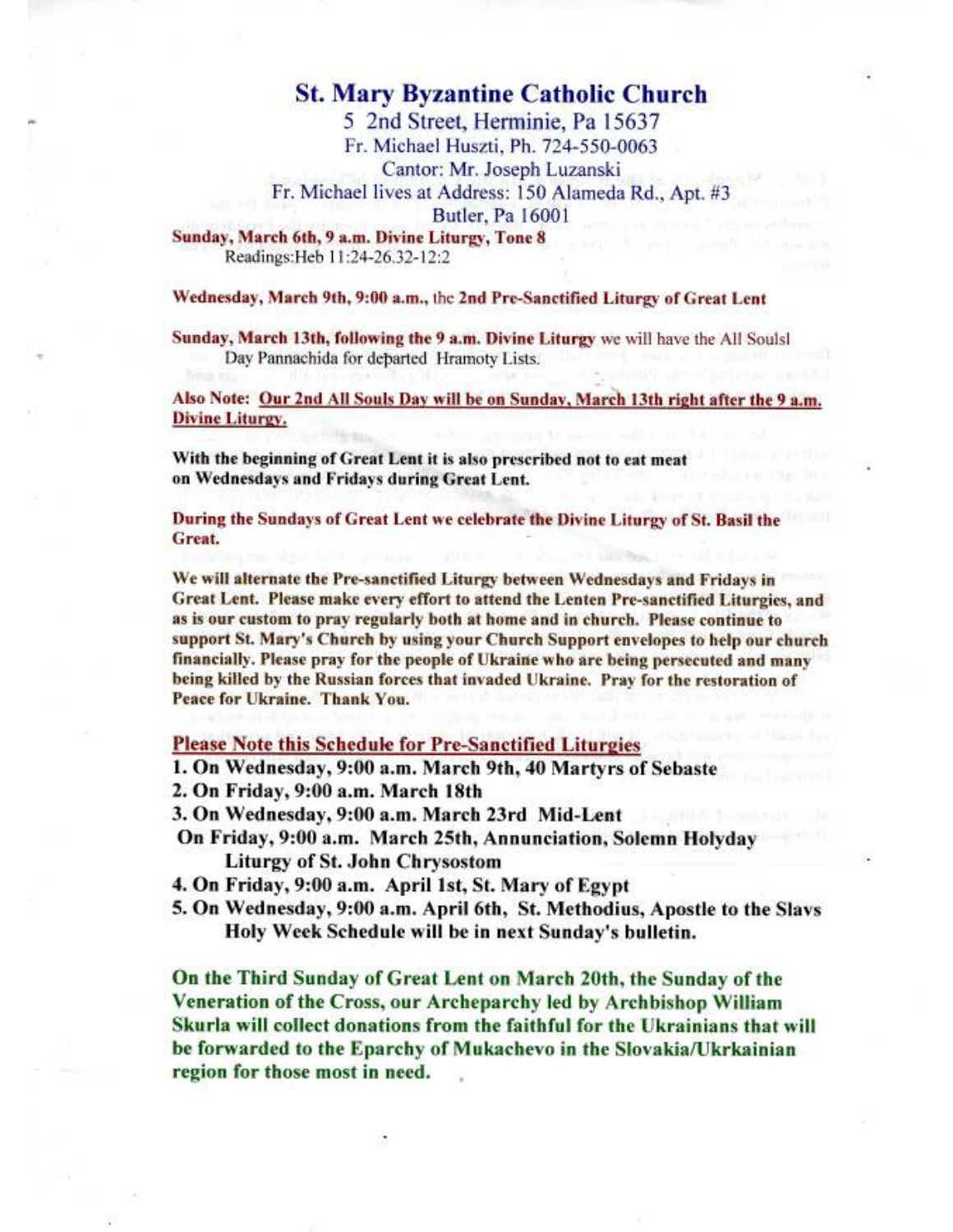# (continued)

#### Today, March 6th at the Roman Catholic Cathedral in Oakland,

Pittsburgh, at 2:30 p.m. there will be a gathering of all churches to pray for the churches in the Ukraine suffering under the war waged upon them by the President of Russia, Mr. Putin, to pray for the people of Ukraine who have been attacked by Russian forces.

We pray for our priests who came from the Ukraine and others who have families living in Ukraine. Especially, we pray for the families of our ten priests from Ukraine serving in the Pittsburgh Archeparchy as well as for several other priests and religious serving other churches in the United States.

The Great Fast is the season of praying, fasting and alms giving. We certainly will remember Ukraine in our praying anbd fasting during the Great Fast. Also, we will take a collection on the Third Sunday of the Fast for the Church in Ukraine. We ask our parishes to send the collection to the Archeparchy of Pittsburgh, We willl transfer the offering to the Eparchy of Mukachevo.

We take for granted our religious and political freedom. Although our political system is far from perfect, we are allowed to worship without interference from the government. When we are persecuted for our faith, we can draw courage from the Books of the Old Testament which are filled with stories of the suffering of the people of Israel. Even though they suffered, they remained faithful to the Lord. Their enduring faith was eventually rewarded with restoration of their people.

We pray to the Lord that the invasion forces will withdraw. But if they do not withdraw. we pray that the Lord will give our people the spiritual strength to endure yet another persecution. It will likely be a time of suffering. We hope and pray that this oppression will be mild and short. And we pray that the good Lord will restore their nation and our Church.

Most Reverend William C. Skkurla and a model and a model and a model of the second state of the **Metropolitan Archbishop of Pittsburgh Archives and Archives and Archives and Archives and Archives and Archives and Archives and Archives and Archives and Archives and Archives and Archives and Archives and Archives and A** 

he himerofice to the figures to second and the mission mission of odders of

CONTRACTOR IN THE REAL PROPERTY OF A LOCAL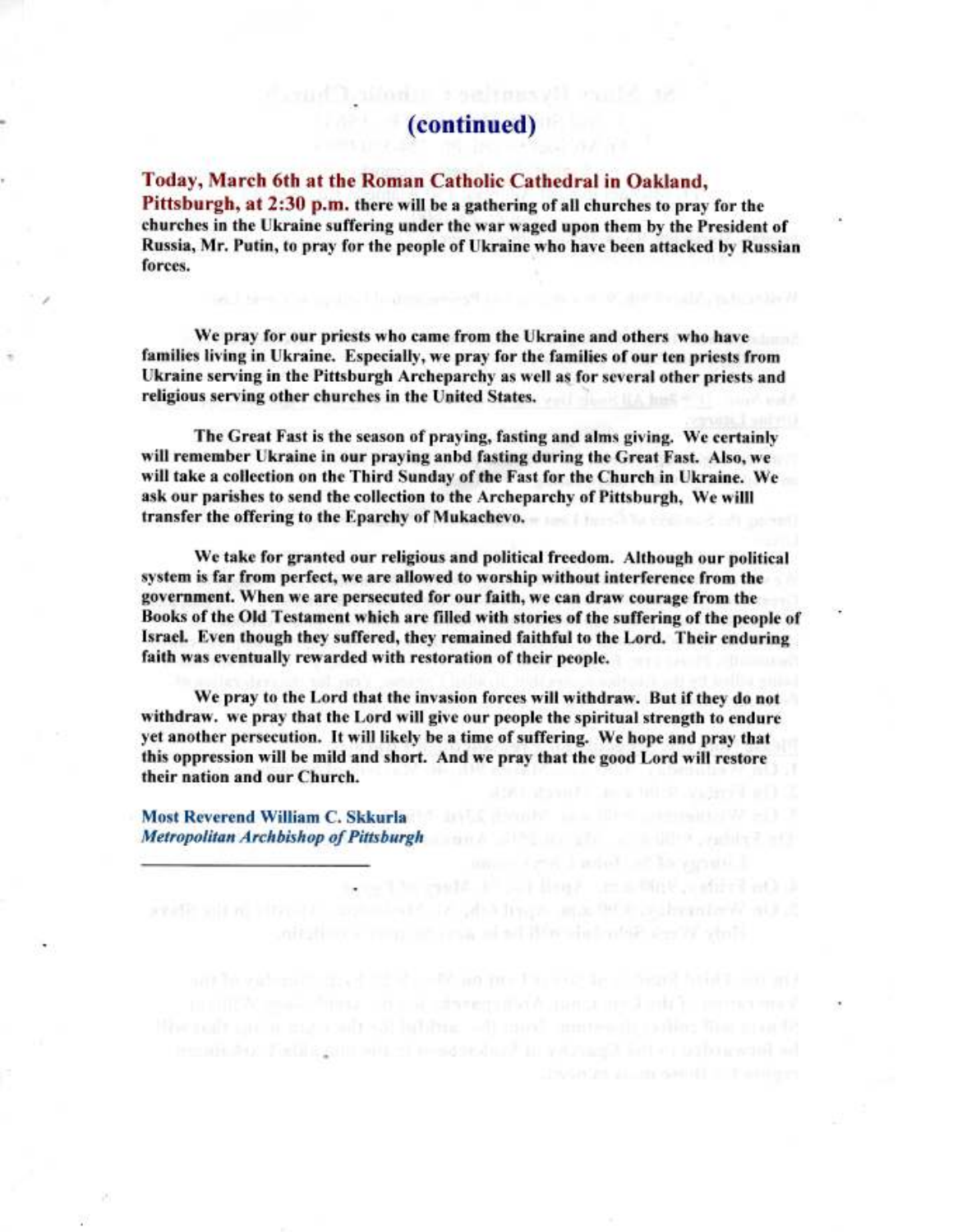# PROTECTION OF THE THEOTOKOS AND EVER VIRGIN MARY (Pokrov)

March 6th

Why do Byzantine and Orthodox Churches begin the Great Fast (Lent) two days earlier than Roman? The answer is that the period of paschal preparation is structured very differently in the two traditions. Byzantine Churches have two major fasting periods in preparation for Pascha (Easter). The first 40-day period, called the Great Fast, begins seven Mondays before Pascha Sunday and ends the Friday before Lazarus Saturday (the day before Palm Sunday). This period includes Sundays, which explains why there is only a mitigation for wine and oil on Sundays and special feast days in the traditional fast. Byzantine Churches then celebrate a second intense fasting period, from Holy Monday to the Divine Liturgy of Pascha (Easter) Sunday. Traditionally, during the weekend between the two fasting periods, namely Lazarus Saturday and Palm Sunday, meat and dairy are allowed. By contrast, the Latin (Roman) Catholic Church has a single 40 -day fasting period from Ash Wednesday to Holy Saturday, the day before Easter. There are actually 46 days in this period, but Sundays are counted as "an island in the fast" and therefore not included in the 40 days.

We pray for our members who have families living In Ukraine. Especially. we pray for the families of our ten priests from Ukraine servmg in me Pillsburgh Archepmhy as well as for several other priests and religous serving other churches in m: Umlcd States. The Great Fast is the season of praying. Fasting and aims giving. We certainly will remember Ukraine in our praying and fasting during the Great Fast Also we will lake a collection on the Third Sunday of the month for the Church in Ukraine We ask our parishes to send the collection to the Archeparchy of Pittsburgh. We will send that offering Io the Eparchy of Muchaevo.

Slava IsusuChristu

*First Sunday of the Great Fast Sunday after Pentecost*

> Tone *8 Menologion*

*Theodore, Constantin, Callistus, Theophil and others with them died at the hands of the Saracens about A.D. 840, in the reign of Theophilus, the Iconoclast.*

### March

6 First Sunday of the Great Fast (Sunday of Orthodoxy)

12 Second All-Souls Saturday

13 Second Sunday of the Great Fast (St. Gregory Palamas)

19 Third All Souls Saturday

20 Third Sunday of the Great Fast (Veneration of the Cross)

25 Annunciation of the Mother of God

26 Synaxis of the Archangel Gabriel (Fourth All-Souls Saturday cancelled or transferred this year)

17 Fourth Sunday of the Great Fast (St. John of the Ladder)

31 Canon of St. Andrew of Crete

In the Great Lent we focus on our relationship with God. This is key. We do this by getting into the atmosphere of Great Lent –that brilliance of the Light of Christ which comes to us more brightly when we take ourselves away from that which destroys or diminishes our focus. Some of our Fathers have characterized this as placing our selves into that "dark closet or room in order to have the Light of Christ that Enlightens the World" shine more brilliantly to us.